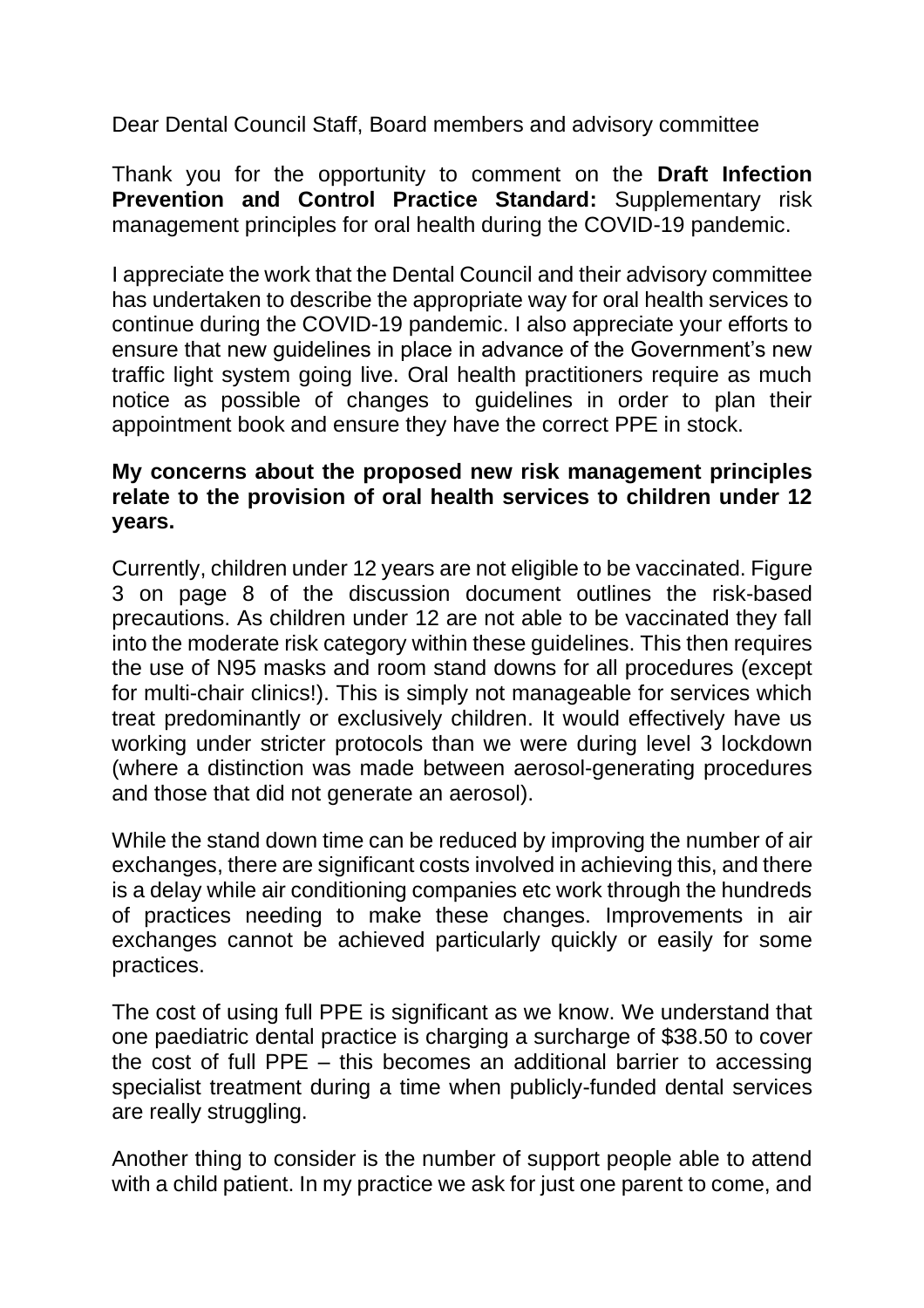for other children not to come unless they have an appointment with me also. This is very difficult for some families to achieve when there is noone available to look after any sibling(s) the child patient may have. This is especially the case for families needing to travel up to 6 hours return for specialist paediatric dental care. Where complicated treatment plans are to be discussed (e.g treatment under general anaesthetic, management of hypomineralised first permanent molars, partial anodontia etc) often the parent themselves likes to have a support person with them (often another parent, grandparent, auntie or uncle).

I have noticed that the parents of some special needs children have mask exemptions, presumably to facilitate better communication with their child. These adults often decline to wear a mask in the dental setting as well as out in the community. If a parent/caregiver refuses to wear one of our masks when offered to them do we have to turn the child away?

The fact that stand down times don't apply for multi-chair clinics but do for single chair surgeries when treating children under 12 seems to be a real anomaly. Is this intended to be an exemption for Community Oral Health Services, Hospital Clinics and teaching institutions (which will also assist open plan practices undertaking predominantly orthodontic treatment)? Such an exemption however would not apply for oral health therapists, dentists and dental specialists treating children in community dental practices? It really doesn't make sense as the risks are clearly higher for multi-chair clinics than single surgeries with a closed door.

Children deserve to access the oral health services they require in a timely fashion. I would like to suggest that for children under 12 years, who due to no fault of their own are unable to be vaccinated, that their parent/caregiver is used as a proxy for determining the patient's COVID risk status. For example if the parent is able to present a valid My Vaccine Pass and/or a negative COVID test, then the child should be treated as low risk. The PCR test is not particularly well tolerated by children, especially those presenting to hospitals or private practices for specialist care (i.e. medically compromised, special needs and/or anxious children).

Using the parent as a proxy would allow paediatric dental services to continue in a more efficient manner, preventing a further backlog of children waiting for oral examinations and treatment, within both public and private settings.

Thank you for taking the time to read and consider my submission.

Yours sincerely